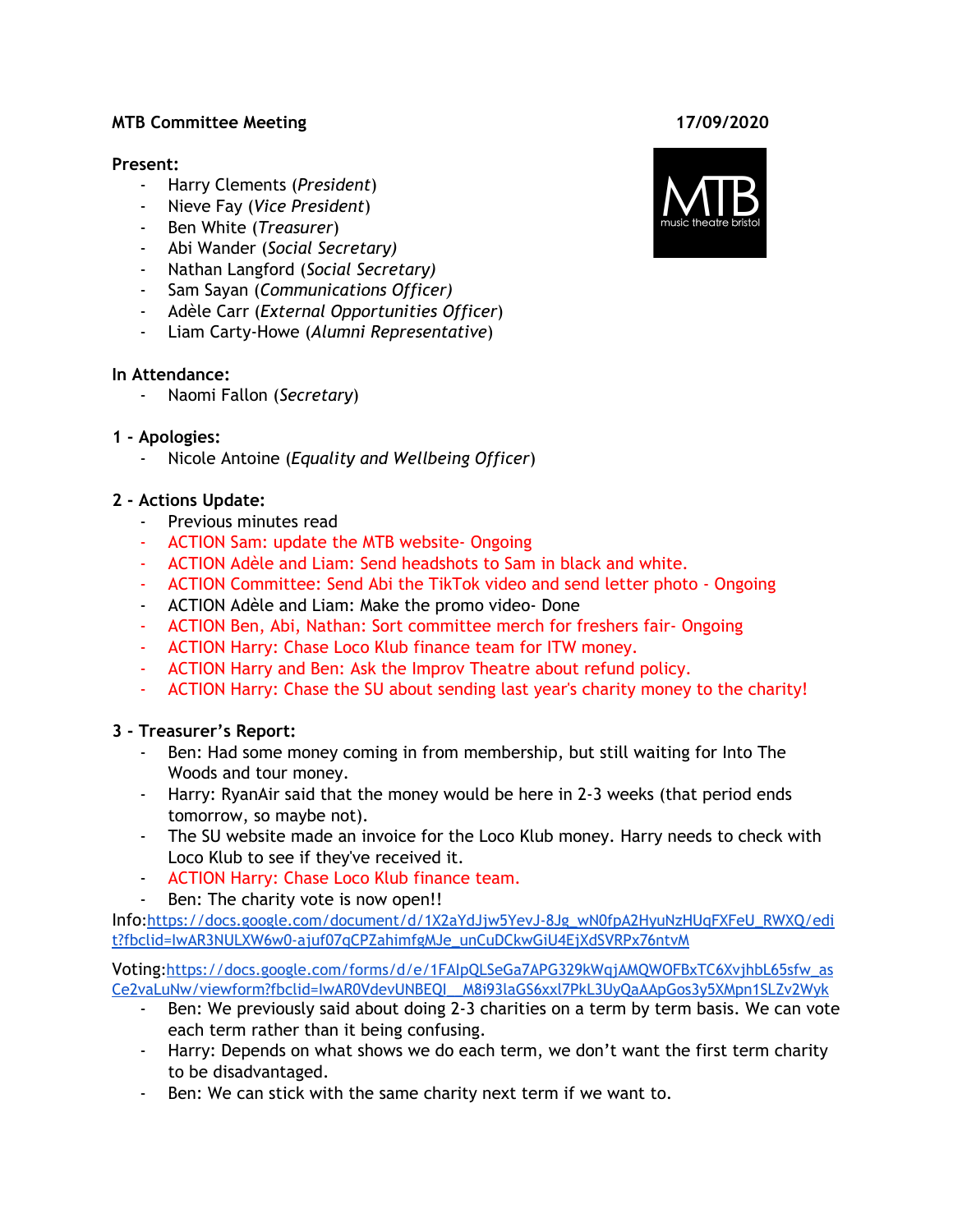- Ben is reluctant to book the Newbies cabaret slot, looks as if we may not be able to do it regardless and we don't have much income at the moment.
- Harry: The only refund policy is if there is a local or national lockdown.
- ACTION Harry and Ben: Ask the Improv Theatre about refund policy.
- ACTION Harry: Chase the SU about sending last year's charity money to the charity!

## **4 - Balloon Accreditation Scheme:**

- Harry: We have had 5 approved now!
- They didn't accept the external or internal collaboration. :(
- For the employability criteria, Harry asked about workshops and we can potentially use these if our evidence shows how our actions have made a clear impact.
- Nieve: It should count if the workshop is from a person in industry and we have a Q&A.
- Liam: We can definitely get an alumni for that!
- Harry: We're doing really well and we're on track, just need to find an external collaboration.

# **5 - Workshops Update:**

- Adèle: The main priority is the Give It A Go sessions, but things keep changing at the moment.
- A lot of people weren't keen on zoom workshops, but we will be planning a virtual one regardless, it will probably be a dance/ acting through dance section with a Q&A.
- Nieve: Meryl could perhaps run the Give It A Go?
- Liam will talk to Meryl to see if this is possible.
- Adèle is also planning an audition technique class in person, but holding off until the SU opens and we have space to do it.
- Adèle: I have asked Sam Walter, who is down to do this. Can also ask Jack Reitman, but it may be better to have one boy and one girl for different industry advice.

## **6 - Alumni Update:**

- Liam is helping Adèle organise Give It A Go through the fab MTB alumni network!
- Liam: The alumni newsletter is nearly done and will be out very soon. It's called 'The Last Five Years' and is a summary of the last five years of MTB.
- Liam will also help get in contact with Meryl for a workshop.
- Liam: Ruth would also be happy to lead a workshop, she's in Bristol so would be lovely if she can run one at some point this year. <3

# **7 - Socials Update:**

- Online socials can count as non-drinking for Balloon Accreditation.
- It may not be possible to have in person socials this term :(
- Nathan and Abi want to set up a buddy system as well, as the family system may not work due to sizes of groups.
- This would be an opportunity to talk to older people in the society and get to know more people without the need for big groups to meet.
- More information about the first social of the year will be released at the start of term.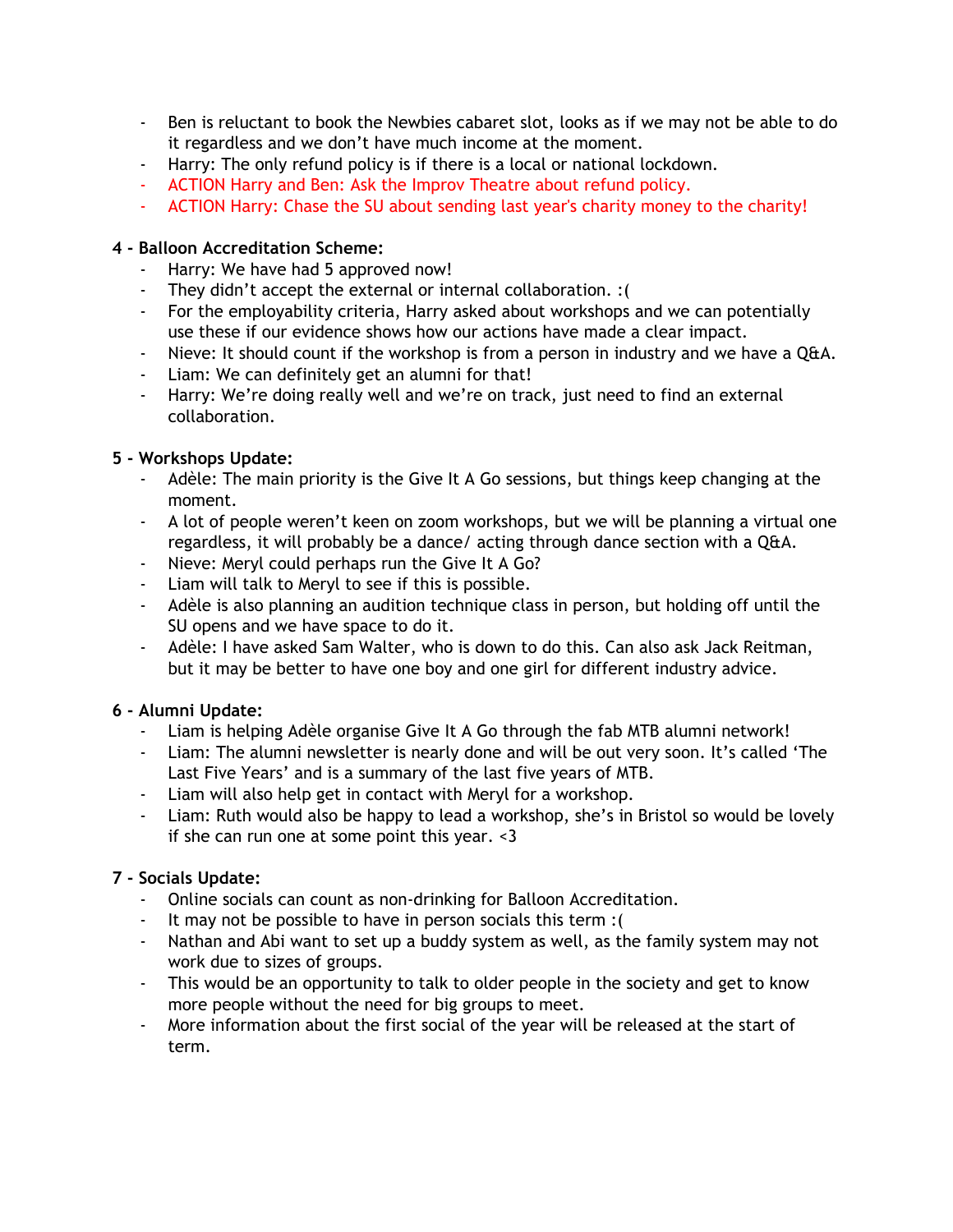## **8 - Society Diversity:**

- The equality report went out again and we got a few more responses.
- Next meeting we can go through this properly and make an action plan when Nicole is present, as we got some really good feedback.
- Harry: Everyone had similar ideas to us, it is good to know that as a society we are all on the same page with the issues we have.

## **9 - Preparations before TB1:**

## **9.1 Welcome Fair**

- Adèle made the promo video which looks fabb!! This one mainly has professional shots from on the stage.
- Nieve: Would love to have a large cast photo in there at the end, like a Showcase or the Legally photo to show that we're a big society and there's a huge number of people that contribute to each production.
- Adèle plans on also doing a behind the scenes video that includes rehearsal clips, socials and tour videos.
- Harry: Need to sort the timetable out for the Welcome Fair, but can sort out in the next meeting once we have our uni timetables.

## **9.2 Website**

- Sam: It will be done by the end of next week!!
- Harry: We can get the promo video on there, Liam's alumni letter, the committee minutes and the constitution.
- Abi: We have enough people to do the letters now just need people to send them in!!

## **10 - TB1 Plans:**

## **10.1 October**

- Quieter October compared to normal.
- Virtual Give It A Go Session!
- Some kind of social- depending on government advice.

## **10.2 November**

- Harry: We currently have the Winston and the Pegg booked for the first week.
- We planned to have the Winston slot as a 48 hour, but Harry now doesn't think a 48 is do-able in a weekend in the SU.
- A socially distanced cabaret in the Winston would be more possible with much more space for performers when they are singing and a one way system for the audience.
- With spaced out seating in the Winston, we can still have 60 people seated.
- This leaves the Pegg free all week to film performances and release it as an online thing.
- Harry: We can release 2 or 3 songs and we can put them on youtube.
- Newbies Cabaret at the Improv Theatre is planned for November, but it is a provisional plan at the moment. Should know by the end of October if this is feasible.
- Liam: We could use the Improv/ Newbies show for a show for everyone instead and then do a Newbies in January that can be rehearsed in TB1?
- We could then have Newbies at the end of February where the main show slot usually is and have a different cabaret in TB1, that is not just for freshers, so non-fresher members will have the opportunity to have a small cabaret/ show in TB1.
- End of November we also have Showcase auditions.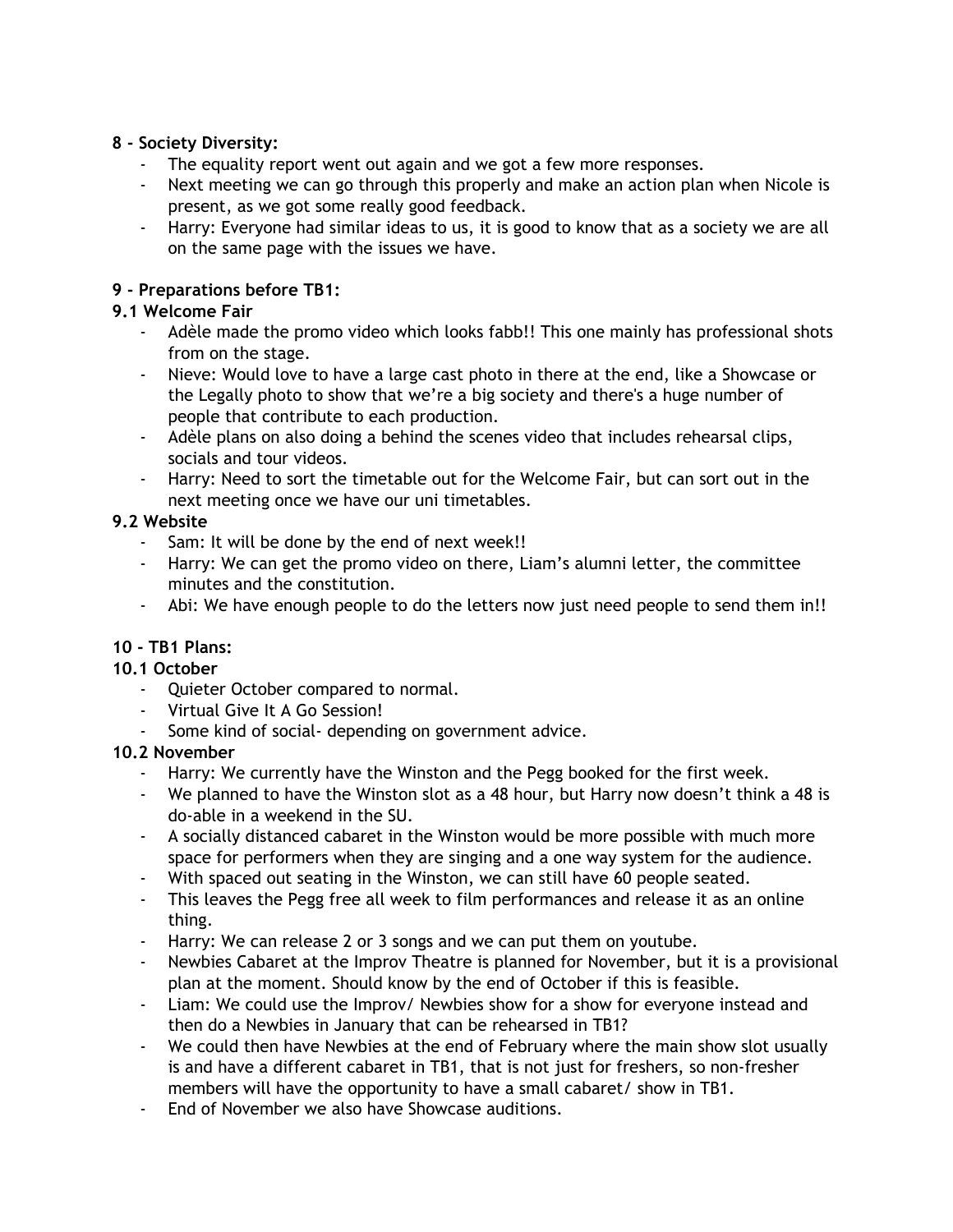- Ben: The Pegg slot in early November could be used for Showcase Auditions?
- Nieve: Think it's just too early to have them then.
- Abi: We could have dance auditions online so we don't have to worry about space?
- Ben: It would be hard for directors to watch through 100's of dance videos.
- Liam: We could release the routine online and you learn it before you go to the audition and then you perform in a small group spaced out?
- Nieve: Learning the piece online could be less overwhelming as well!

## **10.3 December**

- Xmas Cabaret!
- If that is not possible, we can have an open mic night of singing christmas tunes.
- Harry: We can also do some multi-tracks for freshers (like Wait For Me), if we don't have Newbies in November.

## **11 - Showcase V:**

## **11.1 Proposal Information**

- Proposals close on Friday 18th :o
- Once they're all in, Harry will share the pdfs and make a google form to answer any questions the committee has about the pieces and we will give the directors a few days to answer.
- Then we will speak to the MD's about the pieces musically and then vote by the week after.
- Nieve: The idea is that by the voting meeting you know what you're talking about when we discuss each piece.
- The highest percentage of possible votes will be chosen by the committee. (Committee members can't vote for their own pieces)

## **11.2 Production Team Info**

- Producers- Harry and Nieve, Assistant Producer- Ben, Room Bookings- Naomi, Well-being Officer- Nicole, After-party Planners- Abi and Nathan, FOH- Liam and Adèle and Marketing Manager- Sam.
- The production team callout will include- Shadow producers, Marketing roles, Graphic designers etc.
- Applications for vocal coaches will also be arranged later.
- Still need an Assistant MD and we are also planning to make an arranging team for the MD's.
- Casting rules- Each cast member can be in no more than two pieces and can only have one lead role.

## **12 - MTB Merch:**

- Ben, Abi and Nathan sorting this week.
- Once people are back we can sort this out properly.

## **13 - IUMTF:**

- Harry: Durham is happy for us to do it, we have provisionally booked the Anson Rooms for May 8th.
- If that's not possible, we can just do it online again.
- Some SU's may not let students travel.

## **14 - Into The Woods Update:**